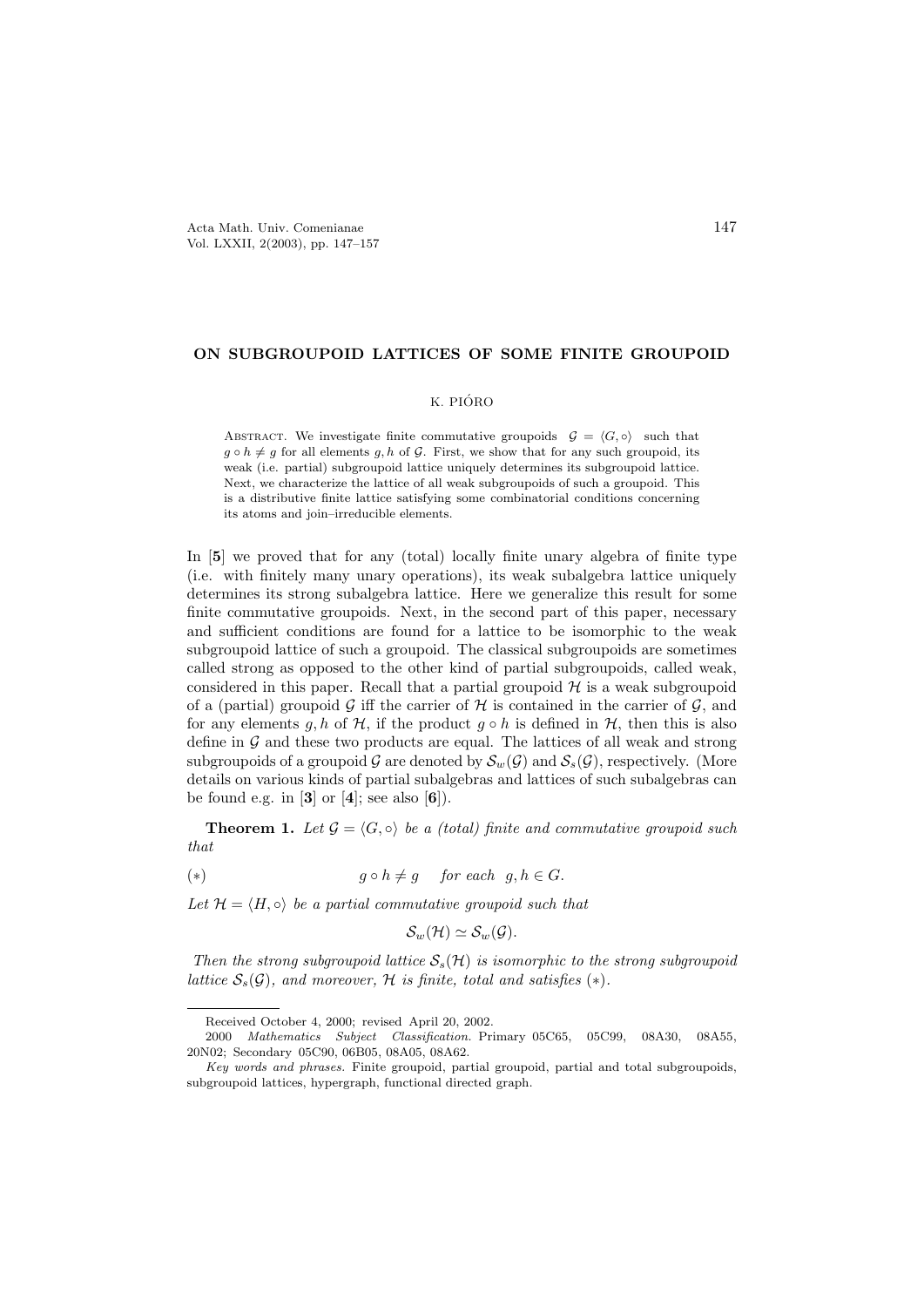Before the proof observe that for any two elements  $h_1$  and  $h_2$  of a partial commutative groupoid, if  $h_1 \circ h_2$  is defined, then  $h_2 \circ h_1$  can be also defined (if this is not), and it may be done in the exactly one way. More formally, we assume that the equation  $x \circ y \approx y \circ x$  is strongly valid in H, i.e. if one side is defined, then the other also is, and they are equal. For more information on various kinds of partial equations see e.g. [[3](#page-10-2)] or [[4](#page-10-3)].

Note also that the assumption ([∗](#page-0-0)) plays an important role in our proof of this result, but, at this moment, the author do not know any counterexample which would show that Theorem 1 is false without this condition.

To prove the above result we apply hypergraph–algebraic language introduced in [[6](#page-10-4)]. Recall that in this paper we defined the directed hypergraph  $\mathbf{D}(\mathcal{G})$  representing a groupoid (or more general, any algebra) G. More precisely, the carrier G of G is the set of vertices, and directed hyperedges are formed by all directed triples  $e = \langle g, h, i \rangle$  such that  $g \circ h$  is defined and equal to i. Then  $\{g, h\}$  is said to be the initial set of e (denoted by  $I_1^{\mathbf{D}(\mathcal{G})}(e)$ ), and i is said to be the final vertex of e (denoted by  $I_2^{\mathbf{D}(\mathcal{G})}(e)$ ). Obviously  $\mathbf{D}(\mathcal{G})$  contains only edges and 2-edges (i.e. hyperedges with one– and two–element initial sets). Observe also that if  $g \neq h$ and  $g \circ h$  and  $h \circ g$  are defined, then we have two different 2–edges starting from  $\{q, h\}$ . But we consider only partial commutative groupoids (i.e.  $q \circ h = h \circ q$ , and both sides are defined or not). Thus such two 2–edges have the same initial set and the same final vertex. Hence, between any two–vertex set and a vertex, there are none or exactly two 2–edges.

It is easy to see that in  $D(G)$ , at most one edge starts from any vertex, and at most two 2–edges start from any two–element set of vertices. Hence,  $\mathcal G$  is total iff exactly one edge starts (in  $\mathbf{D}(\mathcal{G})$ ) from any vertex, and exactly two 2-edges start from any two–vertex set.

An edge or 2–edge  $e$  is said to be regular iff the final vertex of  $e$  does not belong to the initial set of  $e$ . Otherwise  $e$  is a loop or a 2-loop, respectively. It is easily to shown that G satisfies (\*) iff  $\mathbf{D}(\mathcal{G})$  has not loops and 2–loops.

*Proof.* Let  $D = D(\mathcal{G})$  and  $K = D(\mathcal{H})$ . It is proved in [[6](#page-10-4), Corollary 3.14]  $\mathcal{S}_w(\mathcal{G}) \simeq \mathcal{S}_w(\mathcal{H}) \quad \Longleftrightarrow \quad \mathbf{D}^* \simeq \mathbf{K}^*,$ 

where  $\mathbf{D}^*$  and  $\mathbf{K}^*$  are (undirected) hypergraphs obtained from  $\mathbf{D}$  and  $\mathbf{K}$ , respectively, by omitting the orientation of all hyperedges (but not hyperedges themselves). More formally, for any (undirected) hyperedge  $e$  of  $\mathbf{D}^*$ , its set of endpoints consists of the initial set  $I_1^{\mathbf{D}}(e)$  of e in **D** and the final vertex  $I_2^{\mathbf{D}}(e)$  of e in **D**, i.e.  $I^{\mathbf{D}^*}(e) = I_1^{\mathbf{D}}(e) \cup \{I_2^{\mathbf{D}}(e)\}.$ 

First, **D** and **K** have the same number of vertices. In particular,  $H$  is a finite groupoid. Secondly, since G is total, D contains exactly  $2 \cdot \frac{M \cdot (M-1)}{2} = M \cdot (M-1)$ 2-edges, and exactly  $M$  edges, where  $M$  is the number of all vertices of  $D$ . Analogously, K contains at most  $M \cdot (M-1)$  2–edges, and at most M edges. Thirdly, by  $(*)$ , **D** has not loops and 2–loops.

Let  $D_1$  and  $K_1$  be directed hypergraphs obtained from D and K, respectively, by omitting all regular 2–edges. Let  $D_2$  and  $K_2$  be directed hypergraphs consisting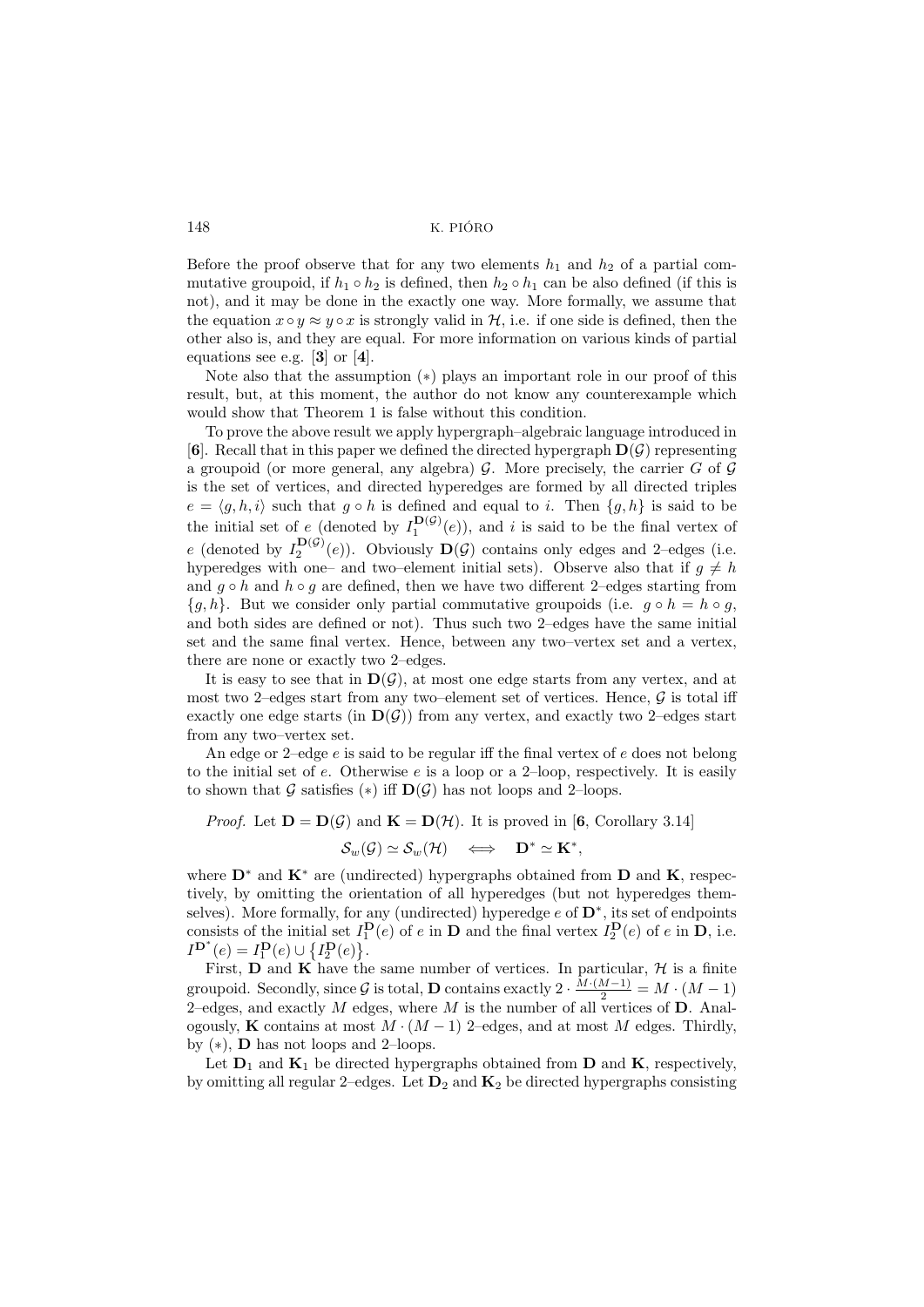of all vertices and all regular 2–edges of  $\bf{D}$  and  $\bf{K}$ , respectively.  $\bf{D}_2$  contains all 2–edges of D, so we first obtain  $D_2$  has exactly  $M \cdot (M-1)$  hyperedges. Secondly,  $D_1$  contains all edges of D, so  $D_1$  is the usual directed graph. Moreover,  $D_1$  is a finite total functional directed graph without loops.

The image of a regular 2–edge in  $\mathbf{D}^*$  (or  $\mathbf{K}^*$ ) has exactly three endpoints. Conversely, since  $\bf{D}$  and  $\bf{K}$  have only edges and 2–edges, each (undirected) hyperedge of  $\mathbf{D}^*$  or  $\mathbf{K}^*$  with three endpoints is the image of some regular 2–edge. Hence, because  $\mathbf{D}^* \simeq \mathbf{K}^*$ ,

$$
\mathbf{D}_1^* \simeq \mathbf{K}_1^* \quad \text{ and } \quad \mathbf{D}_2^* \simeq \mathbf{K}_2^*.
$$

The second isomorphism implies that  $\mathbf{K}_2$  has  $M \cdot (M-1)$  2–edges. Thus  $\mathbf{K}_2$ contains all 2–edges of  $K$ . Hence first,  $K$  has not 2–loops, and exactly two 2–edge start from any two–element set of vertices. Secondly,  $K_1$  consists of all edges of K. This fact and the first isomorphism imply that  $K_1$  has exactly M edges. Thus exactly one edge starts from any vertex of  $K$ . Further, by the same isomorphism,  $K_1$ , thus also K, does not contain loops (because  $D_1$  has not loops).

All the above facts imply that  $H$  is a finite total groupoid satisfying  $(*)$ .

Exactly two 2–edges start from each two–element set of vertices (in  $\bf{D}$  and  $\bf{K}$ ), and moreover, they have the same final vertex. Thus we can replace any such pair of 2–edges by a single 2–edge to obtain two new directed hypergraphs  $\overline{\mathbf{D}}$  and  $\overline{\mathbf{K}}$ . Since D and K have only regular edges and 2–edges, and  $D^*$ ,  $K^*$  are isomorphic, we deduce

# $\overline{\mathbf{D}}^* \simeq \overline{\mathbf{K}}^*.$

More precisely, since  $\bf{D}$  (and  $\bf{K}$ ) contains only regular hyperedges, we have that 2–edges of D  $(K)$  and hyperedges of D<sup>\*</sup>  $(K^*)$  with three endpoints are in the bijective correspondence, given by  $*$ . Moreover, for any three–element set W of vertices, the set  $F$  of all undirected hyperedges with  $W$  as the endpoint set consists of all (regular) 2–edges starting from  $W$  and ending in  $W$ . Hence, first, the number l of all elements of F is even. Secondly, the analogous set of hyperedges for  $\overline{D}^*$  $(\overline{K}^*)$  has exactly  $\frac{l}{2}$  elements. These facts imply that any isomorphism between  $\mathbf{D}^*$  and  $\mathbf{K}^*$  induces an isomorphism from  $\overline{\mathbf{D}}^*$  onto  $\overline{\mathbf{K}}^*$ .

Note that it is not true for directed hypergraphs with 2–loops. For example, take  $M$  with two vertices and two 2–loops, and  $N$  with two vertices and two regular edges forming a directed cycle. Then  $M^* \simeq N^*$ . But  $\overline{M}^*$  and  $\overline{N}^*$  are not isomorphic, because  $\overline{M}$  contains exactly one hyperedge (which is a 2-loop).

<span id="page-2-0"></span>Observe also that we can assume

$$
\overline{\mathbf{D}}^* = \overline{\mathbf{K}}^*.
$$

It is sufficient to transport (by any isomorphism) the structure of the hypergraph  $\overline{\mathbf{K}}^*$  onto sets of vertices and hyperedges of  $\overline{\mathbf{D}}$ . In this way we also transport the structure of the directed hypergraph  $\overline{K}$  onto these two sets.

Let  $\overline{\mathbf{D}}_2$  and  $\overline{\mathbf{K}}_2$  be directed hypergraphs containing all vertices and all 2–edges of  $\overline{\mathbf{D}}$  and  $\overline{\mathbf{K}}$ , respectively. Note that these two directed hypergraphs are constructed from  $\mathbf{D}_2$  and  $\mathbf{K}_2$ , respectively, in the same way as  $\overline{\mathbf{D}}$  and  $\overline{\mathbf{K}}$ . Note also that  $\mathbf{D}_1$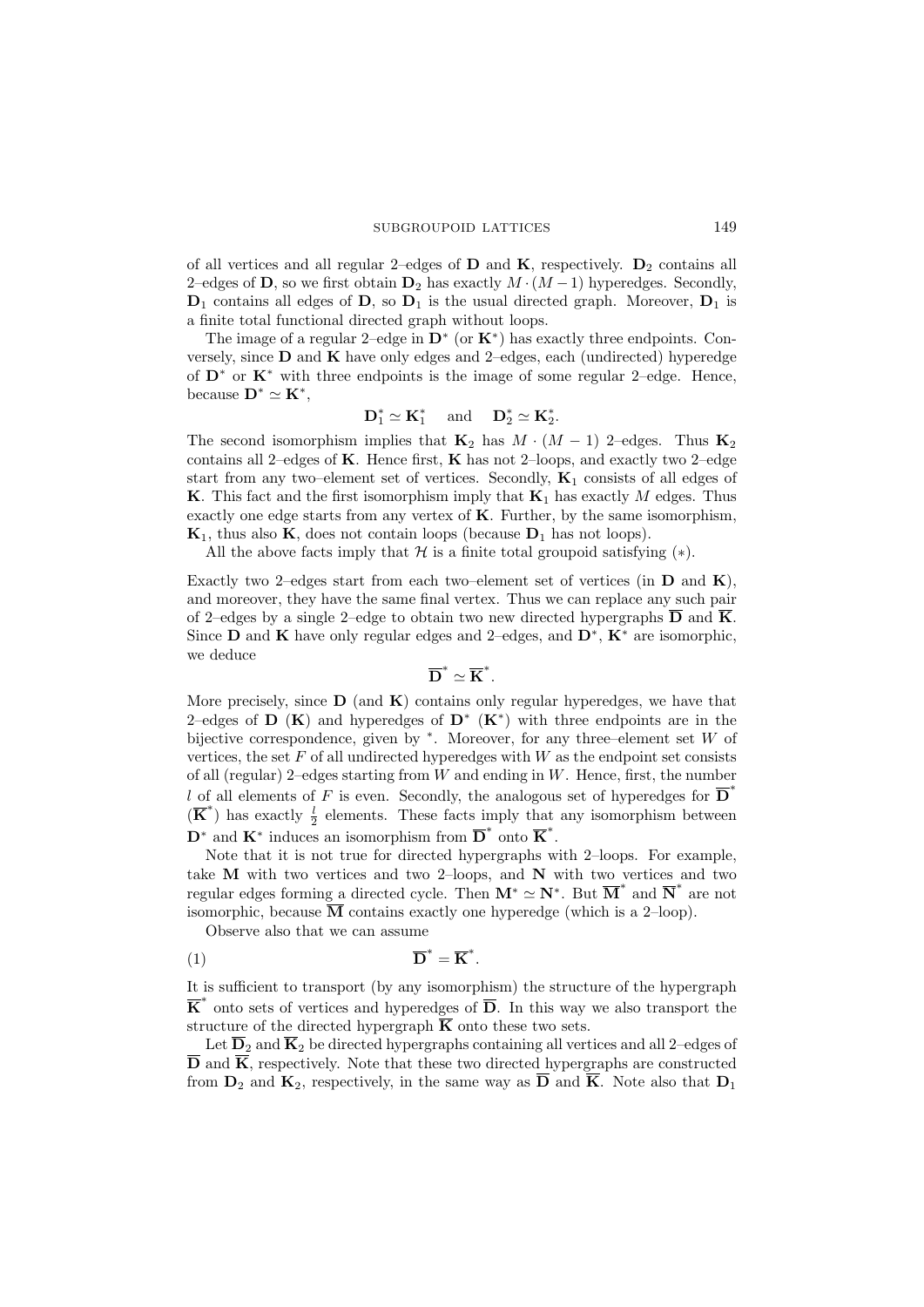and  $\mathbf{K}_1$  consist of all edges of  $\overline{\mathbf{D}}$  and  $\overline{\mathbf{K}}$ . Obviously by [\(1\)](#page-2-0),

(2) 
$$
\mathbf{D}_1^* = \mathbf{K}_1^* \text{ and } \overline{\mathbf{D}}_2^* = \overline{\mathbf{K}}_2^*.
$$

Recall (see [[2](#page-10-5), Chapter 3, Theorem 17]), Ore Theorem: all edges of a finite (undirected) graph can be directed to a form of total functional directed graph iff each of its connected components contains exactly one cycle. Recall also that for a finite connected graph with one cycle  $(v_1, \ldots, v_n)$  (where  $v_1, \ldots, v_n$  are consecutive vertices of the cycle), at most two such directions exist. More precisely, the edges in the cycle have to be directed either from  $v_i$  to  $v_{i+1}$  for  $i = 1, ..., n-1$  and from  $v_n$  to  $v_1$ , or from  $v_{i+1}$  to  $v_i$  for  $i = 1, \ldots, n-1$  and from  $v_1$  to  $v_n$ . Moreover, other edges have to be directed towards the cycle. Thus we have exactly two ways (if the cycle is non–trivial, i.e. has at least two vertices) or exactly one (if the cycle is trivial).

Since  $D_1$  and  $K_1$  are finite total functional directed graphs and  $K_1^* = D_1^*$ , the above facts (applying to each connected component separately) we obtain that  $\mathbf{K}_1$  is obtained from  $\mathbf{D}_1$  by inverting the orientation of some pairwise disjoint directed cycles (more precisely, each of these cycles belongs to another connected component).

Since  $\overline{\mathbf{D}}_2^* = \overline{\mathbf{K}}_2^*$  $\tilde{e}$ , we have that for any 2-edge e,

$$
I_1^{\overline{\mathbf{D}}}(e) \cup \big\{ I_2^{\overline{\mathbf{D}}}(e) \big\} = I_1^{\overline{\mathbf{K}}}(e) \cup \big\{ I_2^{\overline{\mathbf{K}}}(e) \big\},\
$$

and each of these sets has exactly three elements.

This equality of sets implies, of course, that exactly one of the following two cases is satisfied:

$$
I_2^{\overline{\mathbf{D}}}(e) = I_2^{\overline{\mathbf{K}}}(e) \quad \text{or} \quad I_2^{\overline{\mathbf{D}}}(e) \neq I_2^{\overline{\mathbf{K}}}(e).
$$

If the first condition holds, then also  $I_1^{\mathbf{D}}(e) = I_1^{\mathbf{K}}(e)$ . Thus all such 2-edges have the same orientation in  $\overline{\mathbf{D}}_2$  and in  $\overline{\mathbf{K}}_2$ .

Now take the set F of all 2-edges f which satisfy the second case, i.e.  $I_2^{\mathbf{K}}(f) \neq$  $I_2^{\mathbf{D}}(f)$ . Let us denote  $v_f = I_2^{\mathbf{K}}(f)$  and  $d_f = I_2^{\mathbf{D}}(f)$ . Then by the above equality of sets,  $v_f \in I_1^{\mathbf{D}}(f)$ . The second vertex of  $I_1^{\mathbf{D}}(f)$  (i.e. different from  $v_f$ ) we denote by  $u_f$ . Applying again the above equality, since  $I_1^{\mathbf{D}}(f) = \{v_f, u_f\}$ , we obtain  $I_1^{\mathbf{K}}(f) = \{u_f, d_f\}.$ 

Obviously  $\overline{K}_2$  is obtained from  $\overline{D}_2$  by inverting the orientation of all 2–edges from F according to the set  $\{v_f: f \in F\}$ , i.e. in this way that for any  $f \in F$ ,  $u_f$  and  $d_f$  form the new initial set and  $v_f$  forms the new final vertex.

Now we show that  $F$  can be divided onto finitely many 2–edge–disjoint subsets in such a way that each of them forms a sequence  $(f_1, \ldots, f_n)$ , called the quasicycle, such that  ${v_{f_{i+1}, u_{f_{i+1}}} = {u_{f_i}, d_{f_i}}$ , where  $f_{n+1} = f_1$ . Of course, we can assume that  $F$  is non–empty. Our proof is some generalization of one of proofs of Euler Theorem (see [[2](#page-10-5), Chapter 11]).

Take an arbitrary 2–edge  $f_1$  from F. Then there is a 2–edge  $f_2$  of  $\overline{D}_2$  starting from  $\{u_{f_1}, d_{f_1}\}\$ .  $f_2$  has to be contained in F. Otherwise  $f_2$  starts from  $\{u_{f_1}, d_{f_1}\}\$ also in  $\overline{K}_2$ , which is impossible, because this set is the initial set of  $f_1$  in  $\overline{K}_2$  and  $f_1 \neq f_2$ .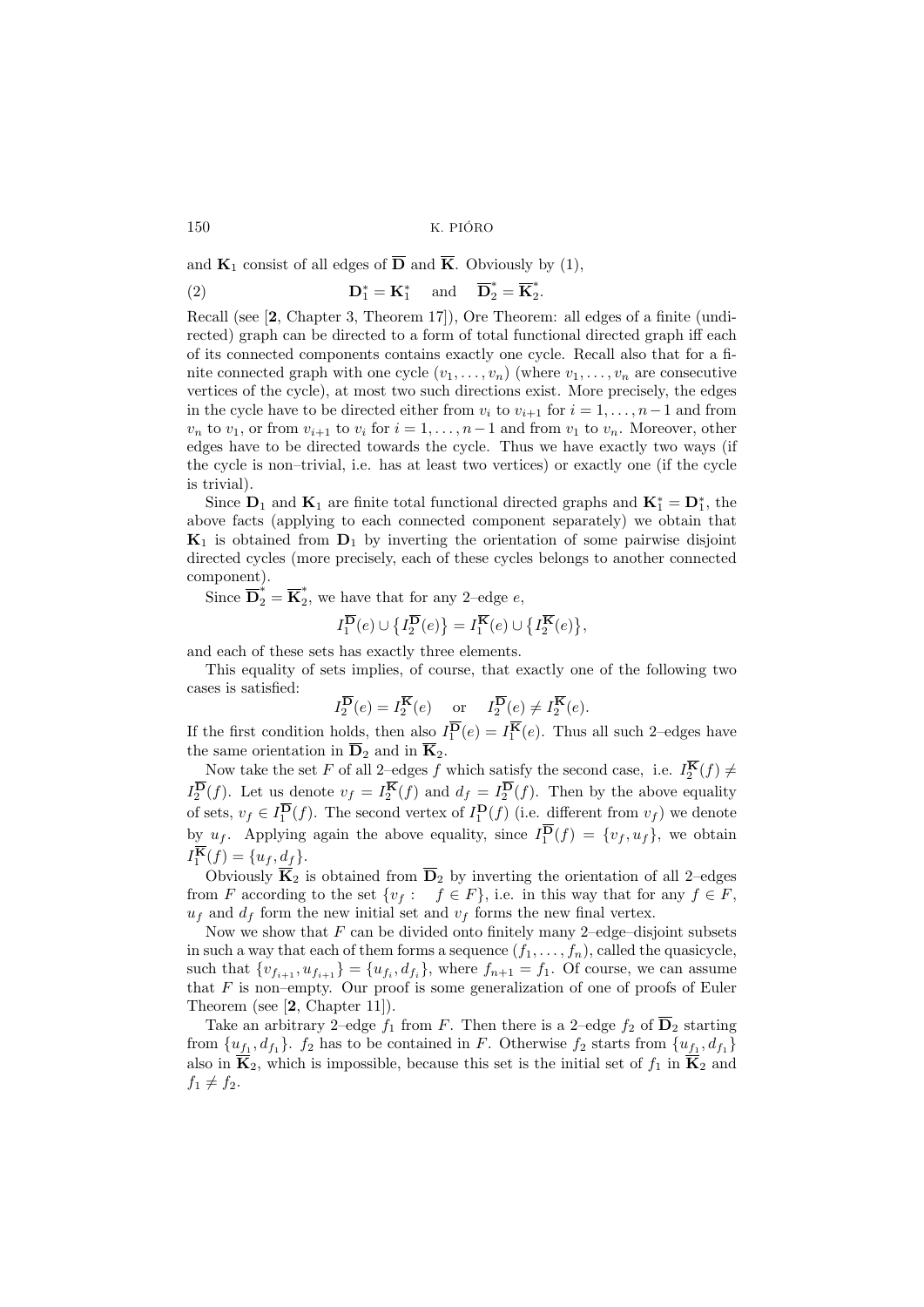#### SUBGROUPOID LATTICES 151

If  $\{u_{f_2}, d_{f_2}\} = \{u_{f_1}, v_{f_1}\}$ , then  $(f_1, f_2)$  forms the desired quasicycle. Thus we can assume that these sets are different. Then first, there is a 2-edge  $f_3$  of  $\overline{D}_2$ starting from  $\{u_{f_2}, d_{f_2}\}$ . By the assumption,  $f_3 \neq f_1$ . Moreover, as above it can be proved that  $f_3 \in F$ . Further,  $\{u_{f_3}, d_{f_3}\}\neq \{v_{f_2}, u_{f_2}\}$ . To see it assume otherwise that the equality holds, so also  $\{u_{f_3}, d_{f_3}\} = \{u_{f_1}, d_{f_1}\}\$ . But then  $f_1$  and  $f_3$  are two different 2–edges starting from  $\{u_{f_3}, d_{f_3}\}\$ in  $\mathbf{K}_2$ , which is impossible.

If  $\{u_{f_3}, d_{f_3}\} = \{v_{f_1}, u_{f_1}\}$ , then the sequence  $(f_1, f_2, f_3)$  is a quasicycle. If not, then we can repeat the above procedure; and so on. But  $D$  is finite, so after finite steps this construction have to be finished. Thus we obtain a quasicycle  $(f_1, \ldots, f_n).$ 

If  $f_1, \ldots, f_n$  are all 2–edges of F, then the proof of the fact is complete. If there is a 2–edge  $g \in F \setminus \{f_1, \ldots, f_n\}$ , then in the same way as above we construct a quasicycle  $g_1, \ldots, g_k$  containing g (e.g.  $g_1 = g$ ), and contained in F.

Observe that these two quasicycles are 2–edge–disjoint. To see it assume otherwise. Let  $1 \leq l \leq k$  be the greatest number such that  $g_l$  is contained in  $(f_1, \ldots, f_n)$ , and let  $1 \leq j \leq n$  be the natural number such that  $g_l = f_j$ . Take  $h = g_{l+1}$  (if  $l = k$ , then  $h = g_1$ ). Then  $h \notin \{f_1, \ldots, f_n\}$ , in particular,  $h \neq f_j$ . By the definition of quasicycle, h starts (in  $\mathbf{D}_2$ ) from  $\{u_{g_l}, d_{g_l}\}$ , and  $f_{j+1}$  starts (in  $\mathbf{D}_2$ ) from  $\{u_{f_j}, d_{f_j}\}$ (if  $j = n$ , then  $f_{j+1} = f_1$ ). Next, these two sets are equal, because  $g_l = f_j$ . Thus we obtain two different 2–edges of  $\overline{\mathbf{D}}_2$  starting from the same set of two vertices, which is impossible.

Since  $F$  is finite, we can repeat this procedure as many times as needed to obtain finitely many pairwise 2–edge–disjoint quasicycles containing all 2–edges from F.

Summarizing, we have shown that directed hypergraph  $\overline{K}$  is obtained from  $\overline{D}$  by inverting the orientation of some pairwise disjoint cycles  $c_1, \ldots, c_l$ , and by inverting the orientation of some pairwise 2–edge–disjoint quasicycles  $q_1, \ldots, q_k$ .

Take a strong subhypergraph M of  $\overline{D}$ . (The usual (weak) subhypergraph M is called strong iff for any edge or 2–edge e of  $\overline{D}$ , if the initial set of e is contained in  $M$ , then e, thus also the final vertex of e, belongs to  $M$ ; see Definition 2.4 in [[6](#page-10-4)]). Then for any cycle or quasicycle  $p \in \{c_1, \ldots, c_l, q_1, \ldots, q_k\}$ , p is contained in  $M$ , or  $p$  and  $M$  are hyperedge–disjoint. Assume that some hyperedge  $e$  (or equivalently, its initial set) of  $p$  is contained in  $M$ . Then all its endpoints belong to M. Thus the initial set of the successor of  $e$  is contained in M, which implies that the successor also belongs to M; and so on.

Let p be a quasicycle 2–edge–disjoint with M, and e be a 2–edge of p. Then, in particular,  $\{u_e, v_e\}$  is not contained in M. Hence we deduce that  $\{u_e, d_e\}$  is also not contained in M, because this set is the initial set of the successor of  $e$  (in  $p$ ).

Let  $\widehat{M}$  be the weak subhypergraph of  $\overline{K}$  consisting of all vertices and hyperedges of M. First, M is correctly defined, by  $(1)$ . Observe that M is just obtained from M by inverting the orientation of these cycles and quasicycles from the family  $\{c_1, \ldots, c_l, q_1, \ldots, q_k\}$  which are contained in **M**. Secondly, using the above facts it is easy to show that  $\overline{M}$  is a strong subhypergraph of  $\bf{K}$ . Analogously, for any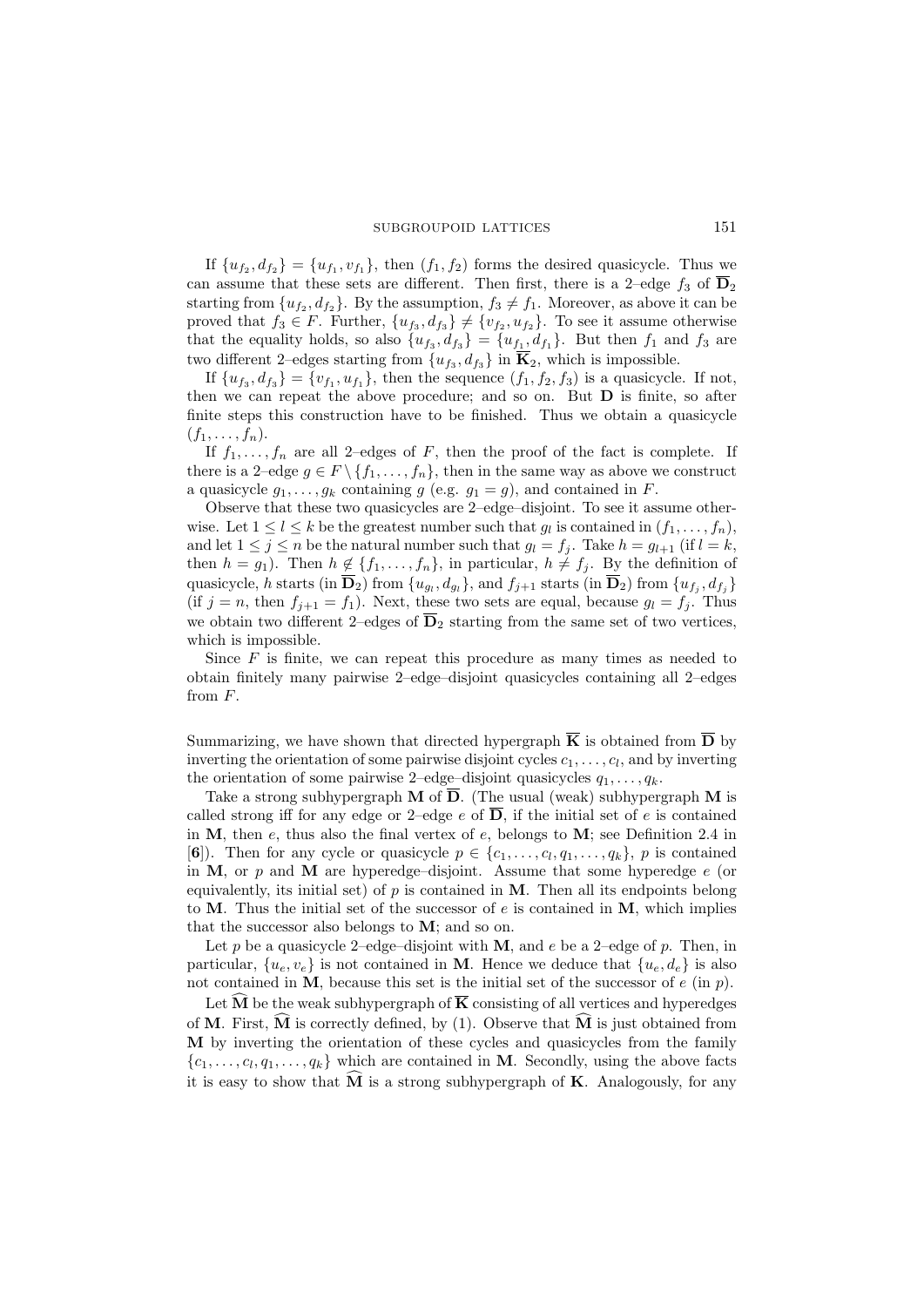strong subhypergraph N of  $\overline{K}$ , the weak subhypergraph  $\widehat{N}$  of  $\overline{D}$  consisting of all vertices and hyperedges of N is a strong subhypergraph of  $\overline{D}$ .

Thus we obtain that the function  $\varphi$ , assigning  $\overline{M}$  to each strong subhypergraph **M** of  $\overline{D}$ , is a well-defined surjection from the set of all strong subhypergraphs of D onto the set of all strong subhypergraphs of K. Recall (Proposition 2.7 in [[6](#page-10-4)]) that the set of all strong subhypergraphs forms a complete lattice under (strong subhypergraph) inclusion  $\leq_s$ . Recall also (Proposition 2.5 (d) and (e) in [[6](#page-10-4)]) that for any strong subhypergraphs  $O, P, O = P$  iff their vertex sets are equal;  $O \leq_s P$ iff the vertex set of  $O$  is contained in the vertex set of  $P$ . The first fact implies that  $\varphi$  is injective. The second implies that  $\varphi$  and its inverse  $\varphi^{-1}$  preserve inclusion  $\leq_s$ . Hence we deduce that  $\varphi$  is an isomorphism between the strong subhypergraph lattices of  $\overline{\mathbf{D}}$  and  $\overline{\mathbf{K}}$ . Finally observe that since **D** is obtained from  $\overline{\mathbf{D}}$  by doubling each 2–edge, the strong subhypergraph lattices of  $\bf{D}$  and  $\bf{\overline{D}}$  are isomorphic. More precisely, to each strong subhypergraph  $M$  of  $\overline{D}$ , it is sufficient to assign the weak subhypergraph of  **obtained from**  $**M**$  **by doubling each of its 2–edges. Similarly** as above it can be shown that this function is a lattice isomorphism. Of course, the analogous result for **K** and  $\overline{K}$  also holds. This completes the proof of the theorem, because the subgroupoid lattices  $S_s(\mathcal{G})$  and  $S_s(\mathcal{H})$  are isomorphic to the strong subhypergraph lattices of **D** and **K**, respectively (Corollary 3.9 in [[6](#page-10-4)]).  $\Box$ 

Now necessary and sufficient conditions are found for a lattice to be isomorphic to the weak subgroupoid lattice for some partial commutative groupoid satisfying the non–equality  $x \circ y \neq x$ . In [[1](#page-10-0)] it is proved that a lattice  $\mathcal L$  is isomorphic to the weak subalgebra lattice for some partial algebra iff  $\mathcal L$  is distributive algebraic and

- (i) every element is a join of join–irreducible elements,
- (ii) any non–zero join–irreducible element contains only a finite (and non– empty) set of atoms,
- (iii) the set of all non–zero and non–atomic join–irreducible elements is an antichain with respect to the lattice ordering of  $\mathcal{L}$ .

(Recall that an element l of  $\mathcal L$  is join–irreducible iff for any elements  $k_1, k_2, l =$  $k_1 \vee k_2$  implies  $l = k_1$  or  $l = k_2$ .) Note that a partial algebra is finite iff its weak subalgebra lattice is finite, because each element forms a weak subalgebra. It is also easy to see that any finite distributive lattice is algebraic and satisfies (i). Thus, since only finite groupoids are here considered, we can assume that  $\mathcal L$  is a finite distributive lattice satisfying (ii) and (iii).

Let  $\mathcal{G} = \langle G, \circ \rangle$  be a partial commutative groupoid, such that  $g \circ h \neq g$  (if  $g \circ h$ ) is defined) for any  $g, h \in G$ , and let  $\mathcal{H} = \langle H, \circ \rangle$  be a weak subgroupoid of  $\mathcal{G}$ . Recall first, (see Lemma 3 in [[1](#page-10-0)]), that H is an atom in  $\mathcal{S}_{w}(\mathcal{G})$  iff H consists of exactly one element and the binary operation  $\circ$  is defined nowhere. Secondly,  $\mathcal H$  is a non–zero non–atomic join–irreducible element in  $\mathcal{S}_{w}(\mathcal{G})$  iff there are  $g_1, g_2, h \in G$ such that  $H = \{g_1, g_2, h\}$  and  $g_1 \circ g_2$  is defined and equal to h, and  $\circ$  is defined  $(\text{in } \mathcal{H})$  onto this directed pair only. Note also  $h = g_1 \circ g_2 \neq g_1$ . These facts imply that every non–zero non–atomic join–irreducible element in  $\mathcal{S}_w(\mathcal{G})$  contains two or three atoms.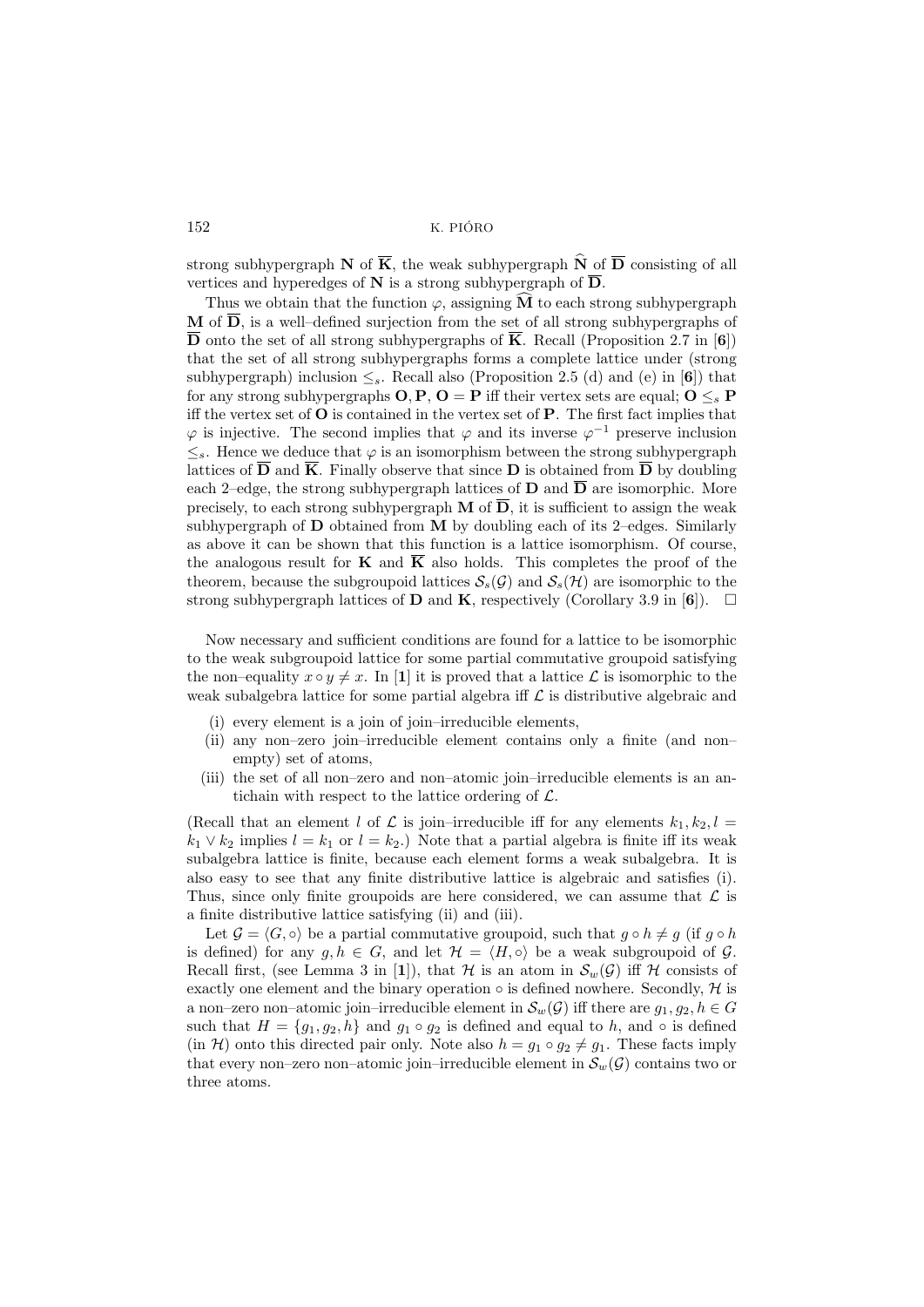### SUBGROUPOID LATTICES 153

Since we consider commutative groupoids in the strong sense, the weak subgroupoid lattice  $\mathcal{S}_{w}(\mathcal{G})$  has some additional property yet. More formally, take an arbitrary non–zero non–atomic join–irreducible element  $\mathcal{H} = \langle H, \circ \rangle$  in  $\mathcal{S}_w(\mathcal{G})$  containing three atoms. Then  $H = \{g_1, g_2, h\}$  and  $g_1, g_2, h$  are pairwise different and  $g_1 \circ g_2$  is defined and equal to h. Since  $g_1 \circ g_2$  is defined also in  $\mathcal{G}$ , we obtain that  $g_2 \circ g_1$  is defined (in G) and equal to h. Hence, the weak subgroupoid  $\overline{\mathcal{H}} = \langle \overline{H}, \circ \rangle$ such that  $\overline{H} = H$  and  $\circ$  is defined onto exactly one pair  $\langle g_2, g_1 \rangle$  is a non-zero non–atomic join–irreducible element in  $\mathcal{S}_w(\mathcal{G})$ .  $\overline{\mathcal{H}}$  and  $\mathcal{H}$  are different (because their operations are defined onto two different pairs of elements), and  $\overline{\mathcal{H}}$  contains the same three atoms as  $H$ . (If  $\overline{\mathcal{H}}$  contains two atoms, then the non-equality  $g_1 \circ g_2 \neq h$  implies  $g_1 = g_2$ , and thus  $\overline{\mathcal{H}} = \mathcal{H}$ .) Thus we obtain that for any pairwise different three atoms of  $\mathcal{S}_{w}(\mathcal{G})$ , the number of all non–zero non–atomic join–irreducible elements containing these atoms is even.

Summarizing we have the following fact

**Proposition 2.** If  $\mathcal{L}$  is a lattice isomorphic to the weak subgroupoid lattice  $\mathcal{S}_{w}(\mathcal{G})$  for some partial finite commutative groupoid  $\mathcal{G}$  such that  $q \circ h \neq q$  for any  $g, h \in G$ , then

- (L.1)  $\mathcal{L}$  is finite and distributive,
- (L.2) every non–zero non–atomic join–irreducible element contains exactly two or three atoms,
- (L.3) for any three–element set A of atoms, the number of all non–zero and non– atomic join–irreducible elements containing A is divided by 2,
- $(L.4)$  the set of all non–zero non–atomic join–irreducible elements is an antichain with respect to the lattice ordering of  $\mathcal{L}$ .

For any lattice  $\mathcal{L}$ , by  $\mathcal{A}(\mathcal{L})$  we denote the set of all atoms of  $\mathcal{L}$ , next, the set of all non–zero and non–atomic join–irreducible elements of  $\mathcal L$  containing exactly two atoms is denoted by  $\mathcal{I}_2(\mathcal{L})$ , and  $\mathcal{I}_3(\mathcal{L})$  denotes the set of all non–zero and non–atomic join–irreducible elements of  $\mathcal L$  containing exactly three atoms.

Now we can formulate and prove our characterization theorem.

**Theorem 3.** Let a lattice  $\mathcal{L} = \langle L, \leq_{\mathcal{L}} \rangle$  satisfy  $(L.1) - (L.4)$ . Then  $\mathcal{L}$  is isomorphic to the weak subgroupoid lattice  $S_w(\mathcal{G})$  for some partial finite commutative groupoid  $\mathcal{G} = \langle G, \circ \rangle$  such that  $g \circ h \neq g$  for each  $g, h \in G$  iff

(i) For any subset  $I \subseteq \mathcal{I}_2(\mathcal{L}),$ 

$$
|I| \leq |\{a \in \mathcal{A}(\mathcal{L}) : \exists_{i \in I} a \leq_{\mathcal{L}} i\}|.
$$

(ii) For any subset  $I \subseteq \mathcal{I}_3(\mathcal{L})$ ,

 $|I| \leq 2 \cdot |\{\{a,b\} \subseteq \mathcal{A}(\mathcal{L}) : a \neq b \text{ and } \exists_{i \in I} a \leq_{\mathcal{L}} i, b \leq_{\mathcal{L}} i\}|.$ 

Moreover,  $G$  is total iff the following two additional equalities hold:

 $|\mathcal{I}_2(\mathcal{L})| = |\mathcal{A}(\mathcal{L})|$  and  $|\mathcal{I}_3(\mathcal{L})| = 2 \cdot |\mathcal{P}_2(\mathcal{A}(\mathcal{L}))|$ ,

where  $P_2(A(\mathcal{L}))$  is the family of all two-element subsets of  $A(\mathcal{L})$ .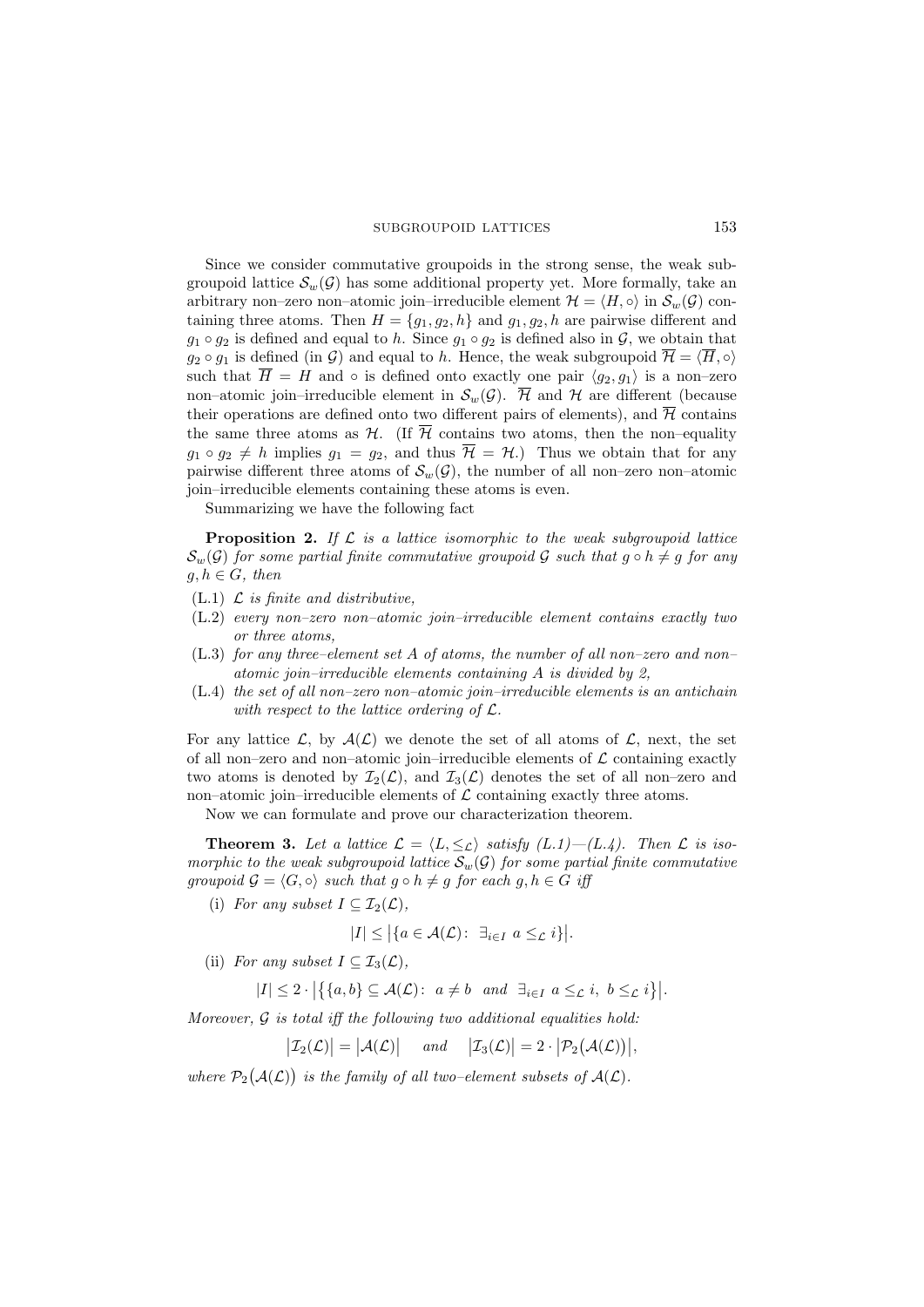Proof. In the proof of this result we also use hypergraph–algebraic language from [[6](#page-10-4)]. Recall that a lattice  $\mathcal L$  satisfying the conditions  $(L.1)$ – $(L.4)$  can be repre-sented (see Definition 3.17 in [[6](#page-10-4)]) by the (undirected) hypergraph  $U(\mathcal{L})$  consisting of all atoms of  $\mathcal L$  as its vertices, and all non–zero non–atomic join–irreducible elements as its hyperedges, and for any hyperedge  $e$ , atoms contained in  $e$  forms the endpoint set of e. By  $(L.2)$ ,  $U(\mathcal{L})$  has not loops.

By  $(L.3)$ , for any three-element set W of vertices, the set of all hyperedges with endpoints in  $W$  has an even number of hyperedges. Thus this set (if it is non–empty) we can divide onto pairwise disjoint two–element sets. Next, any such two–element set can be replaced by a single hyperedge with  $W$  as its endpoints. Obviously we can apply this procedure to each three–element set of vertices. The hypergraph such obtained will be denoted by  $\overline{U(\mathcal{L})}$ . More formally, in this way we obtain, in general, many different hypergraphs, but they are isomorphic.

Let  $U_1(\mathcal{L})$  be the hypergraph obtained from  $\overline{U(\mathcal{L})}$  by omitting all hyperedges with three endpoints. Note that  $\mathbf{U}_1(\mathcal{L})$  is an usual (undirected) graph with regular edges (i.e. edges having two different endpoints). Let  $\mathbf{U}_2(\mathcal{L})$  be the hypergraph consisting of all vertices and all hyperedges with three endpoints of  $\overline{U(\mathcal{L})}$ .

Observe first that the conditions (i) and (ii) of Theorem 3 are equivalent, respectively, with the following

(a) Each connected component of the graph  $U_1(\mathcal{L})$  contains at most one (undirected) cycle.

Moreover,  $|\mathcal{I}_2(\mathcal{L})| = |\mathcal{A}(\mathcal{L})|$  iff each connected component of  $\mathbf{U}_1(\mathcal{L})$  has exactly one cycle.

(b) For any set E of hyperedges of  $U_2(\mathcal{L})$ ,  $|E|$  is not greater than the number of all (undirected) pairs  $\{v, w\}$  of vertices such that v and w are arbitrary endpoints of some hyperedge e from E (i.e.  $v, w \in I^{\mathbf{U}_2(\mathcal{L})}(e)$ ).

Moreover,  $|\mathcal{I}_3(\mathcal{L})| = 2 \cdot |\mathcal{P}_2(\mathcal{A}(\mathcal{L}))|$  iff the number of all hyperedges of  $U_2(\mathcal{L})$  is equal to the number of all (undirected) pairs of vertices.

The equivalence (ii) $\Longleftrightarrow$  (b) is trivial.

 $(i) \Leftrightarrow$  (a). Of course, the straightforward translation of (i) onto hypergraph language is the following (similarly as (ii)):

(i') For any subset F of edges of  $U_1(\mathcal{L}), |F|$  is not greater than the number of all vertices being endpoints of edges from F.

Moreover,  $|\mathcal{I}_2(\mathcal{L})| = |\mathcal{A}(\mathcal{L})|$  iff the number of all edges and the number of all vertices are equal.

If (a) holds, then by Ore Theorem (see [[2](#page-10-5)], Chapter 3, Theorem 17), all edges of  $U_1(\mathcal{L})$  can be directed to a form of functional directed graph **D**. Thus (i') also holds, because from each vertex at most one edge starts. Next, if each connected component of  $\mathbf{U}_1(\mathcal{L})$  has exactly one cycle, then, by the same result, **D** is a total functional directed graph. Thus obviously the number of all edges of D and the number of all vertices of **D** are equal.

Now assume that some connected component of  $U_1(\mathcal{L})$  contains two different undirected cycles  $c_1 = (u_1, \ldots, u_n)$  and  $c_2 = (w_1, \ldots, w_m)$  (where  $u_1, \ldots, u_n$  and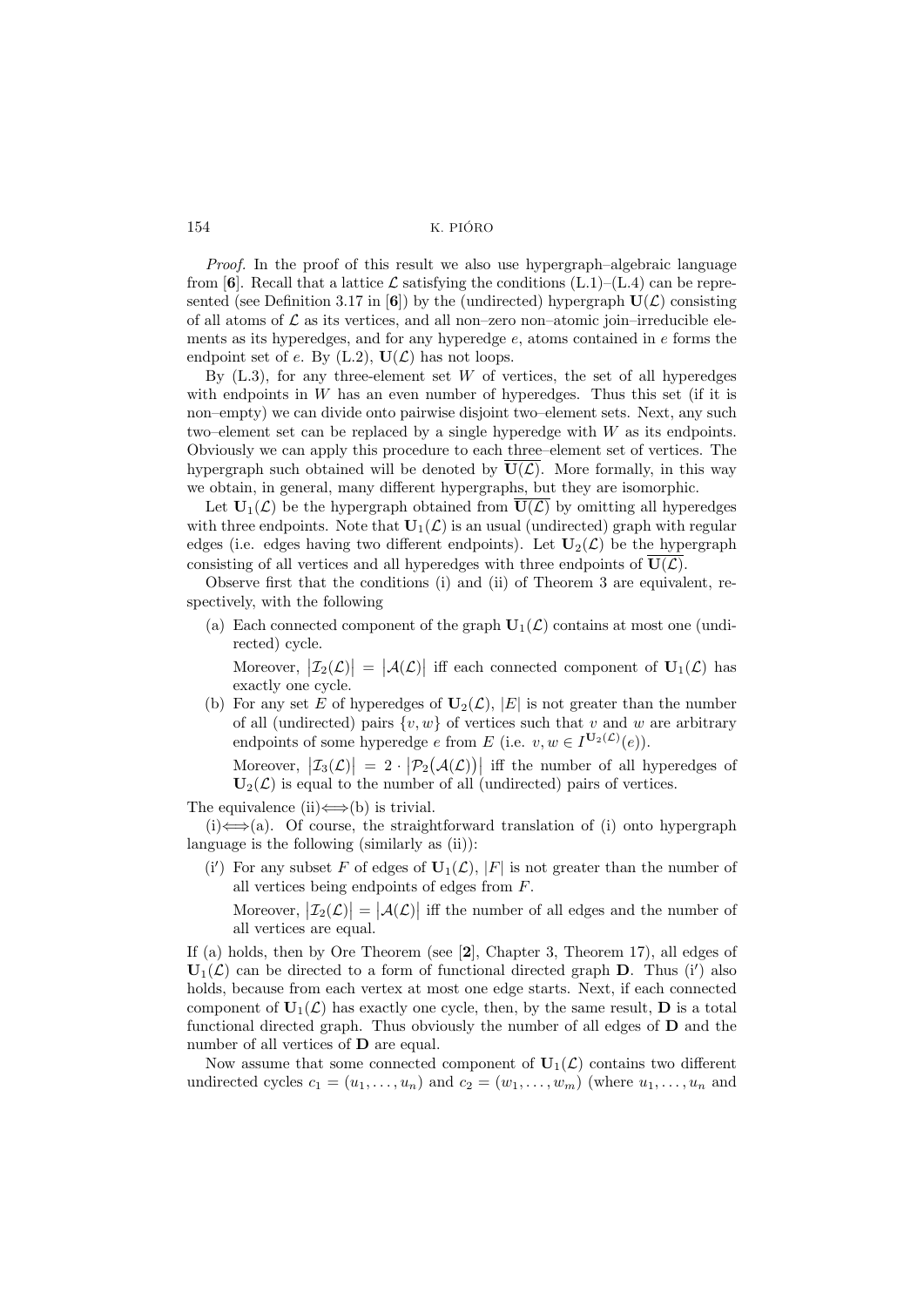#### SUBGROUPOID LATTICES 155

 $w_1, \ldots, w_n$  are consecutive vertices of these cycles). If  $c_1$  and  $c_2$  have common edges, say l edges, then they have at least  $l + 1$  common vertices. Thus  $c_1$  and  $c_2$ together have  $n + m - l$  edges, and at most  $n + m - l - 1$  vertices. Hence, (i') does not hold. If  $c_1$  and  $c_2$  are edge-disjoint, then since the cycles belong to one connected component, there is a path  $p = (v_1, \ldots, v_k)$ , connecting  $c_1$  and  $c_2$  and edge–disjoint with these cycles (we assume here that a single vertex is also a path; in this case our cycles have a common vertex). Let  $F$  be the set of all edges of  $c_1, c_2$  and p. Then  $|F| = n + m + k - 1$ . On the other hand  $c_1, c_2$  and p have together at most  $n + m + k - 2$  vertices, because  $v_1$  and  $v_k$  belongs to  $c_1$  and  $c_2$ , respectively (if  $k = 1$ , then  $c_1$  and  $c_2$  have at least one common vertex, so they have together at most  $n + m - 1$  vertices). Thus again (i') does not hold.

Summarizing we have shown that each connected component of  $\mathbf{U}_1(\mathcal{L})$  contains at most one undirected cycle. Thus by Ore Theorem, all edges of  $U_1(\mathcal{L})$  can be directed to a form of functional directed graph D. If we additionally assume that the number of all edges of  $\mathbf{U}_1(\mathcal{L})$  is equal to the number of all vertices of  $\mathbf{U}_1(\mathcal{L})$ , then D have to be total (recall that these graphs are finite). Hence, applying again Ore Theorem, each connected component of  $U_1(\mathcal{L})$  has exactly one cycle.

We also need the following result from  $[6,$  $[6,$  $[6,$  Corollary 3.19(b)]

$$
(WS) \t\t \mathcal{L} \simeq \mathcal{S}_w(\mathcal{G}) \iff \mathbf{U}(\mathcal{L}) \simeq \mathbf{D}(\mathcal{G})^*.
$$

 $\implies$ . For any two–element set W of vertices, if a 2–edge starts from W, then exactly two 2–edges starts from  $W$ , and moreover, these two 2–edges have the same initial vertex. Thus we can replace each such pair by a single 2–edge to obtain the new directed hypergraph D. Then (see the second part of the proof of Theorem 1) for any three–element set  $W$  of vertices, the set of all hyperedges of  $\mathbf{D}(\mathcal{G})^*$  with W as the endpoint set has twice more elements than the analogous set of hyperedges of D<sup>∗</sup> . Next, for any two–vertex set, sets of edges similarly defined for  $\mathbf{D}(\mathcal{G})^*$  and  $\mathbf{D}^*$  are equal. It follows from the fact that each hyperedge of  $\mathbf{D}(\mathcal{G})$ , thus also of **D**, is regular. Hence, since  $D(\mathcal{G})^* \simeq U(\mathcal{L})$ ,

$$
\mathbf{D}^* \simeq \overline{\mathbf{U}(\mathcal{L})}.
$$

Thus, because  **has not loops and 2–loops,** 

$$
\mathbf{D}_1^* \simeq \mathbf{U}_1(\mathcal{L}) \quad \text{ and } \quad \mathbf{D}_2^* \simeq \mathbf{U}_2(\mathcal{L}),
$$

where  $D_1$  and  $D_2$  consist of all vertices of D and all edges or 2–edges, respectively. Since  $D_1$  is a functional directed graph (if G in total, then D is also total), by the first isomorphism and Ore Theorem we obtain (a).

By the definition of  $D$ , at most one (if  $G$  is total, then exactly one) 2–edge starts from any two–element set of vertices. Take an arbitrary set E of 2–edges of  $D_2$ . Then  $|E|$  is equal to the number of all pairs from which starts some 2–edge. This fact and the second isomorphism implies (b). Next, if  $G$  is total, then the number of all 2–edges of  $D_2$  is equal to the number of all (undirected) pairs of vertices.

 $\leftarrow$ . Having (WS), it is enough to direct all hyperedges of  $U(\mathcal{L})$  to a form of finite directed hypergraph  $\bf{D}$  in such a way that  $\bf{D}$  contains only regular edges and regular 2–edges, and at most one edge starts from any vertex, and at most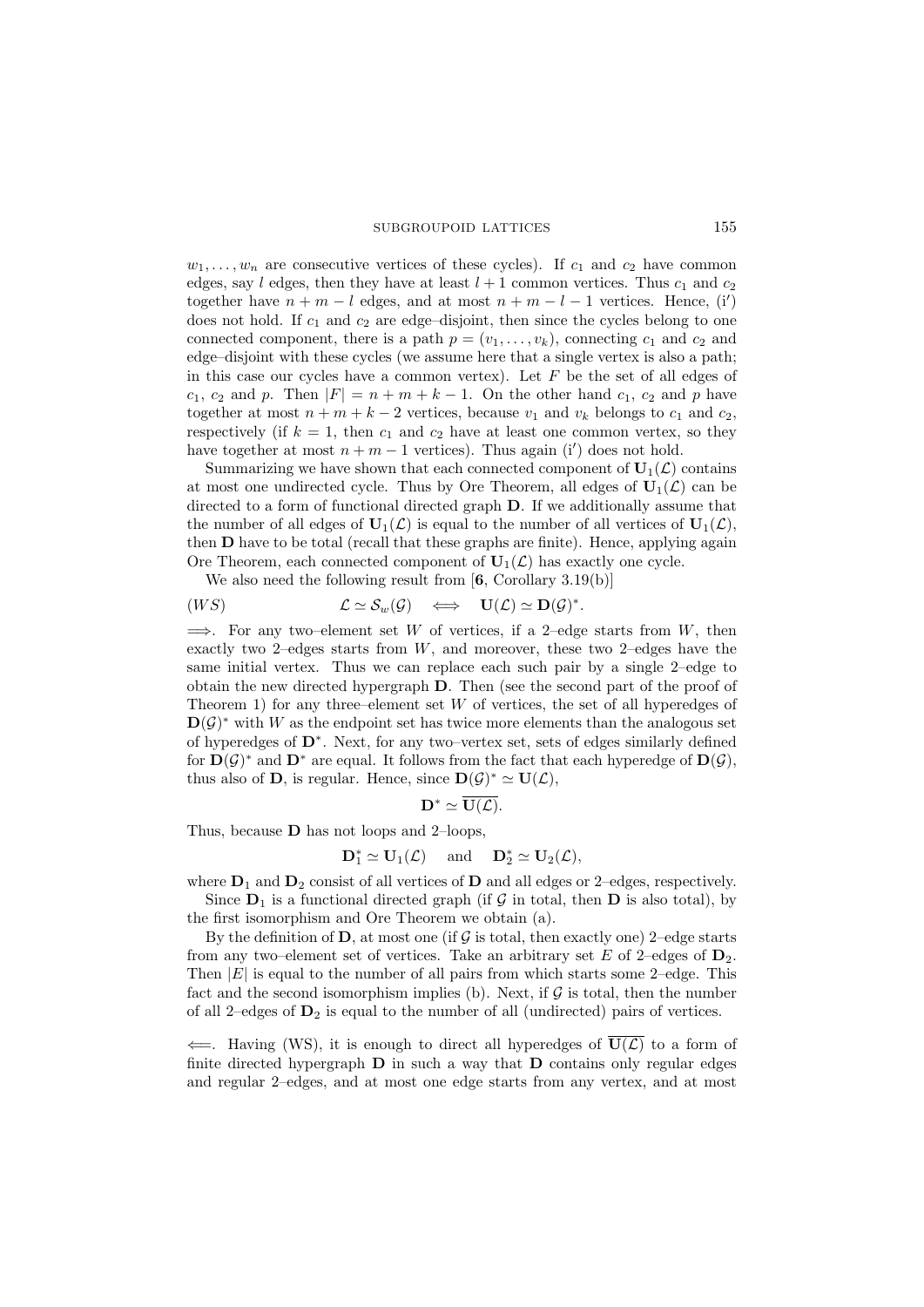one 2–edge starts from any two–element set of vertices. Because then we can define a groupoid  $\mathcal{G} = \langle G, \circ \rangle$  in the following way: The carrier G is the set of all vertices of D. Next, for any  $g, h \in G$ ,  $g \circ h$  and  $h \circ g$  are defined iff some (directed) hyperedge e starts from  ${g, h}$  and then  $g \circ h$  and  $h \circ g$  are equal to the final vertex of e. It is obvious that G is finite and commutative, and also satisfies  $q \circ h \neq q$ (since **D** has only regular edges and 2–edges). Further,  $D(\mathcal{G})$  is obtained from **D** by doubling each 2–edge. Thus, in the same way as in the proof of  $\implies$ , we obtain that  $\mathbf{D}(\mathcal{G})^* \simeq \mathbf{U}(\mathcal{L})$ . Note also that  $\mathcal{G}$  is total iff exactly one edge (2–edge) starts from each vertex (two–vertex set) of D.

First, by (a) and Ore Theorem, all edges of  $U_1(\mathcal{G})$  can be directed to a form of functional directed graph  $D_1$ . Secondly, by (L.2) we have that  $U_1(\mathcal{G})$  has not loops, which implies that  $D_1$  contains regular edges only. Recall also that, if each connected component of  $\mathbf{U}_1(\mathcal{G})$  contains exactly one cycle, then  $\mathbf{D}_1$  is total.

Thus now it is sufficient to show that all hyperedges of  $H = U_2(\mathcal{G})$  can be directed to a form of directed hypergraph  $D_2$  in such a way that

(i)  $\mathbf{D}_2$  contains regular 2–edges only,

(ii) for any two–element set  $V$ , at most one 2–edge starts from  $V$ .

We use the induction on the number of hyperedges. If  $H$  has not hyperedges, then it is trivial. Thus we can assume that **H** has  $x \geq 1$  hyperedges. We also assume that our thesis is true for any hypergraph satisfying (b) and having not greater than  $x - 1$  hyperedges.

Let e be a hyperedge of  $H$ , and W be the set of all endpoints of e. Let  $K$  be the hypergraph obtained from  $H$  by omitting e. Since  $K$  is a weak subhypergraph of  $H$ , and  $H$  satisfies (b), we deduce that  $K$  also satisfies (b). Hence and by the induction hypothesis all hyperedges of  $\bf{K}$  can be directed to a form of finite directed hypergraph C satisfying (i) and (ii).

If there is a pair  $\{v, w\} \subseteq W$  such that none 2–edge of **C** starts from  $\{v, w\}$ , then we can take this set as the initial set of  $e$  and the third vertex of  $W$  (different from  $v$  and  $w$ ) as the final vertex of  $e$ . Obviously the directed hypergraph such obtained satisfies (i) and (ii).

Thus we can assume that for any two different vertices  $v$  and  $w$  of  $W$ , there is (of course, exactly one) 2–edge of **C** starting from  $\{v, w\}$ .

Let  $E_0, E_1, E_2, \ldots$  and  $\mathcal{U}_0, \mathcal{U}_1, \mathcal{U}_2, \ldots$  be sequences of sets such that  $E_0 = \emptyset$ and  $U_0$  is the family of all two–element subsets of W, and for any  $n \geq 1$ ,  $E_n$  is the set of all 2–edges of C starting from elements of  $\mathcal{U}_{n-1}$ , and  $\mathcal{U}_n$  is the family of all two–element sets  $V$  such that  $V$  is contained in the endpoint set of some hyperedge f from  $E_n$  (i.e.  $V \subseteq I_1^{\mathbf{C}}(f) \cup \{I_2^{\mathbf{C}}(f)\} = I^{\mathbf{H}}(f)$ ). It is easy to see that  $E_0 \subseteq E_1 \subseteq E_2 \subseteq \ldots$ , which implies  $\mathcal{U}_1 \subseteq \mathcal{U}_2 \subseteq \mathcal{U}_3 \subseteq \ldots$ 

Hence, since **C** is finite,  $E_{m+1} = E_m$ , thus also  $\mathcal{U}_{m+1} = \mathcal{U}_m$ , for some nonnegative integer  $m \in \mathbb{N}$ . Let  $E = E_m$  and  $\mathcal{U} = \mathcal{U}_m$ . Observe that the assumption on W implies  $U_0 \subseteq U_1$ , so  $U_0 \subseteq U$ . Thus, since **H** satisfies (b) and  $e \notin E$ , we infer

$$
|E| + 1 = |E \cup \{e\}| \le |\mathcal{U}|,
$$

so

$$
|E| \leq |\mathcal{U}| - 1.
$$